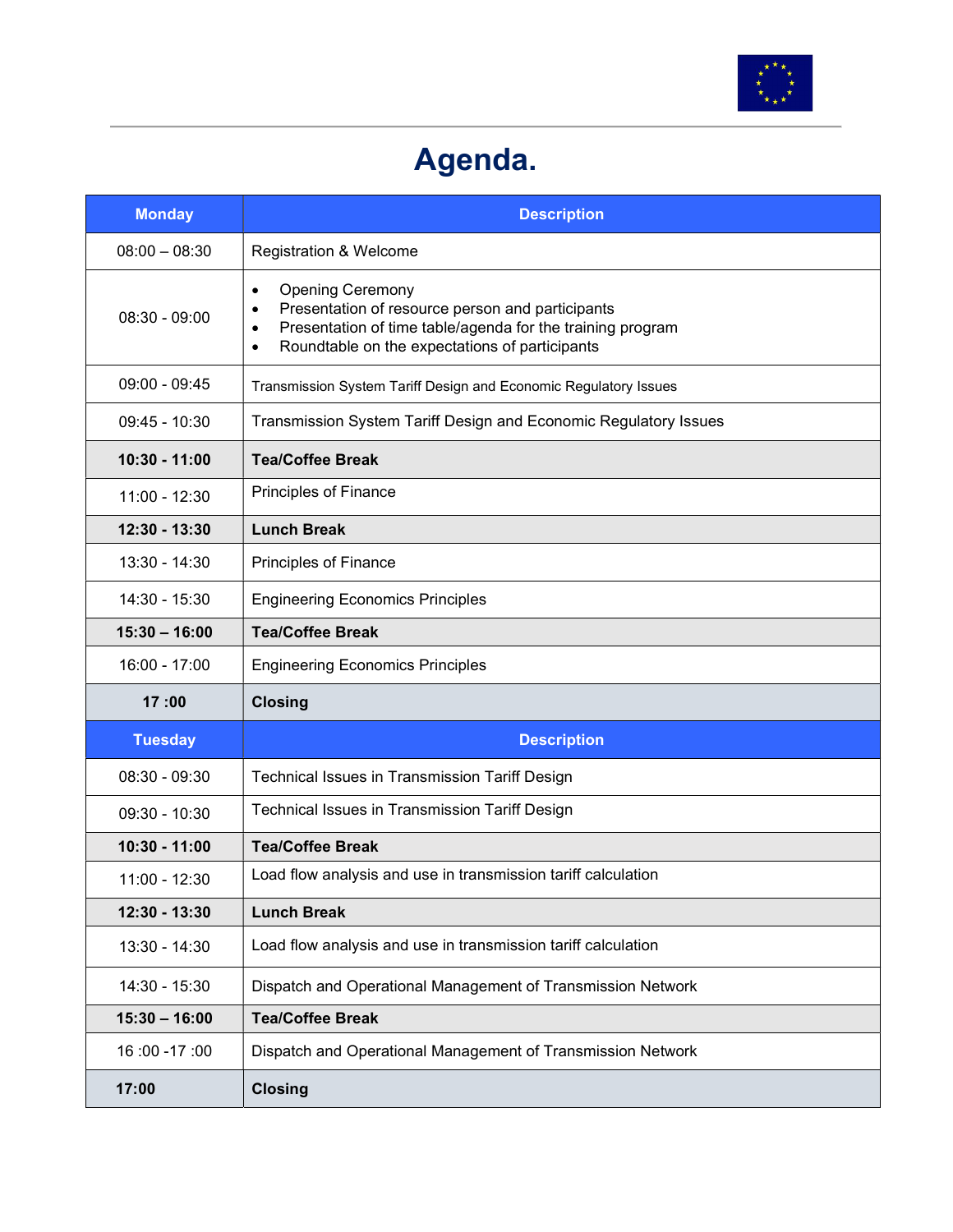

| <b>Wednesday</b>       | <b>Description</b>            |
|------------------------|-------------------------------|
| $08:30 - 09:30$        | Hands-on Training             |
| $09:30 - 10:30$        | Hands-on Training             |
| 10:30 - 11:00          | <b>Tea / Coffee Break</b>     |
| 11:00 - 12:30          | Hands-on Training             |
| 12:30 - 13:30          | <b>Lunch Break</b>            |
| $13:30 - 14:30$        | Hands-on Training             |
| 14:30 - 15:30          | Hands-on Training             |
| $15:30 - 16:00$        | Tea / Coffee Break            |
| 16:00 - 17:00<br>17:00 | <b>Closing</b>                |
| <b>Thursday</b>        | <b>Description</b>            |
|                        |                               |
| $08:30 - 09:30$        | Hands-on Training             |
| $09:30 - 10:30$        | Hands-on Training             |
| 10:30 - 11:00          | Tea / Coffee Break            |
| $11:00 - 12:30$        | Hands-on Training             |
| 12:30 - 13:30          | <b>Lunch Break</b>            |
| $13:30 - 14:30$        | Hands-on Training             |
| 14:30 - 15:30          | Hands on Training             |
| $15:30 - 16:00$        | Tea / Coffee Break            |
| 16:00 - 17:00          | Hands on Training             |
| 17:00                  | <b>Evaluation and Closing</b> |

| <b>Friday</b>   | <b>Description</b>                                       |
|-----------------|----------------------------------------------------------|
| $08:30 - 09:30$ | Assistance to Power Pool to Update Existing Tariff Model |
| $09:30 - 10:30$ | Assistance to Power Pool to Update Existing Tariff Model |
| $10:30 - 11:00$ | Tea / Coffee Break                                       |
| $11:00 - 12:30$ | Assistance to Power Pool to Update Existing Tariff Model |
| $12:30 - 13:30$ | <b>Lunch Break</b>                                       |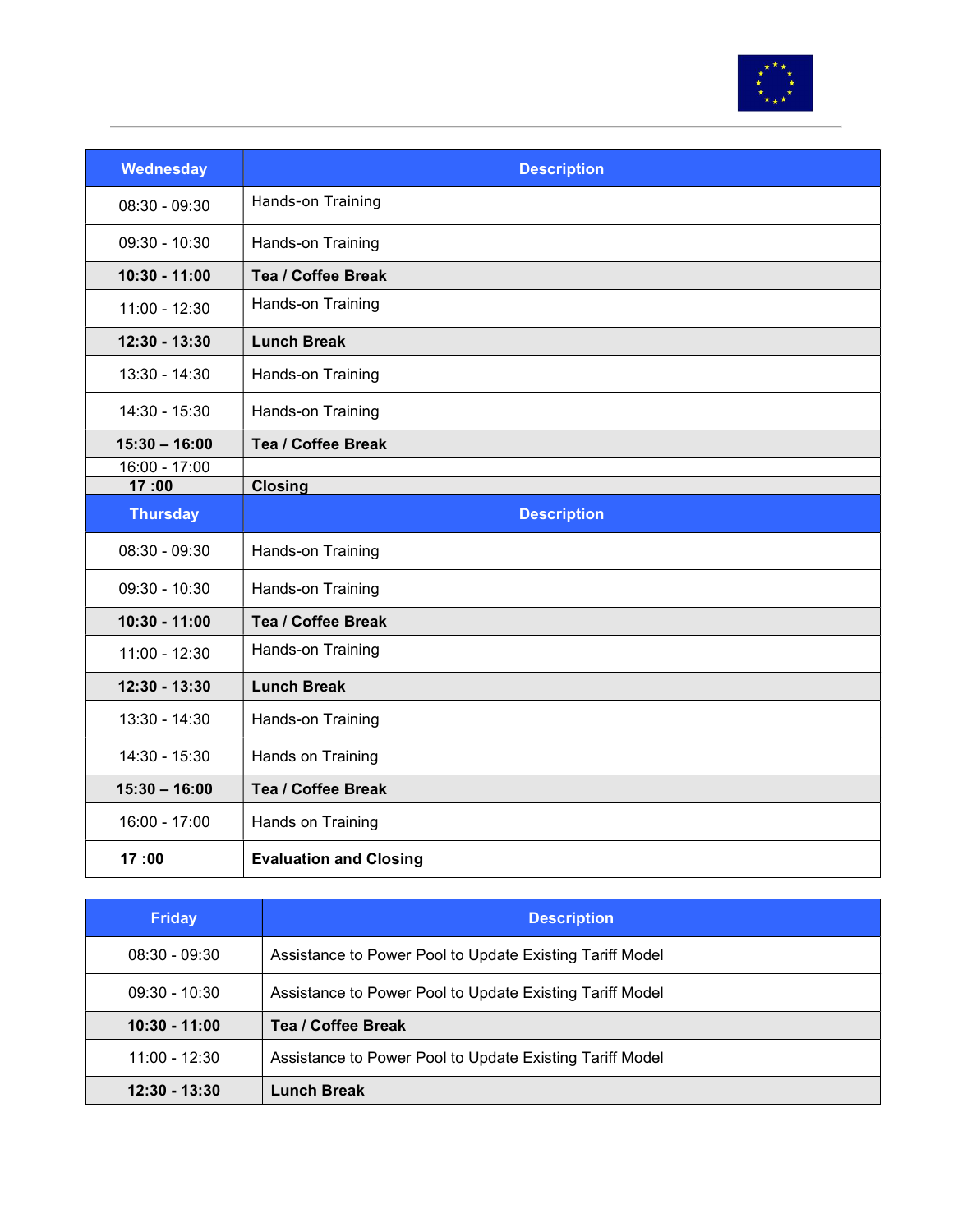

| $13:30 - 14:30$ | Assistance to Power Pool to Update Existing Tariff Model |
|-----------------|----------------------------------------------------------|
| 14:30 - 15:30   | Assistance to Power Pool to Update Existing Tariff Model |
| $15:30 - 16:00$ | Tea / Coffee Break                                       |
| $16:00 - 17:00$ | Assistance to Power Pool to Update Existing Tariff Model |
| 17:00           | <b>Closing</b>                                           |

\* Participants are kindly requested to bring their laptop computers for the tariff hands-on training on days 3 and 4.